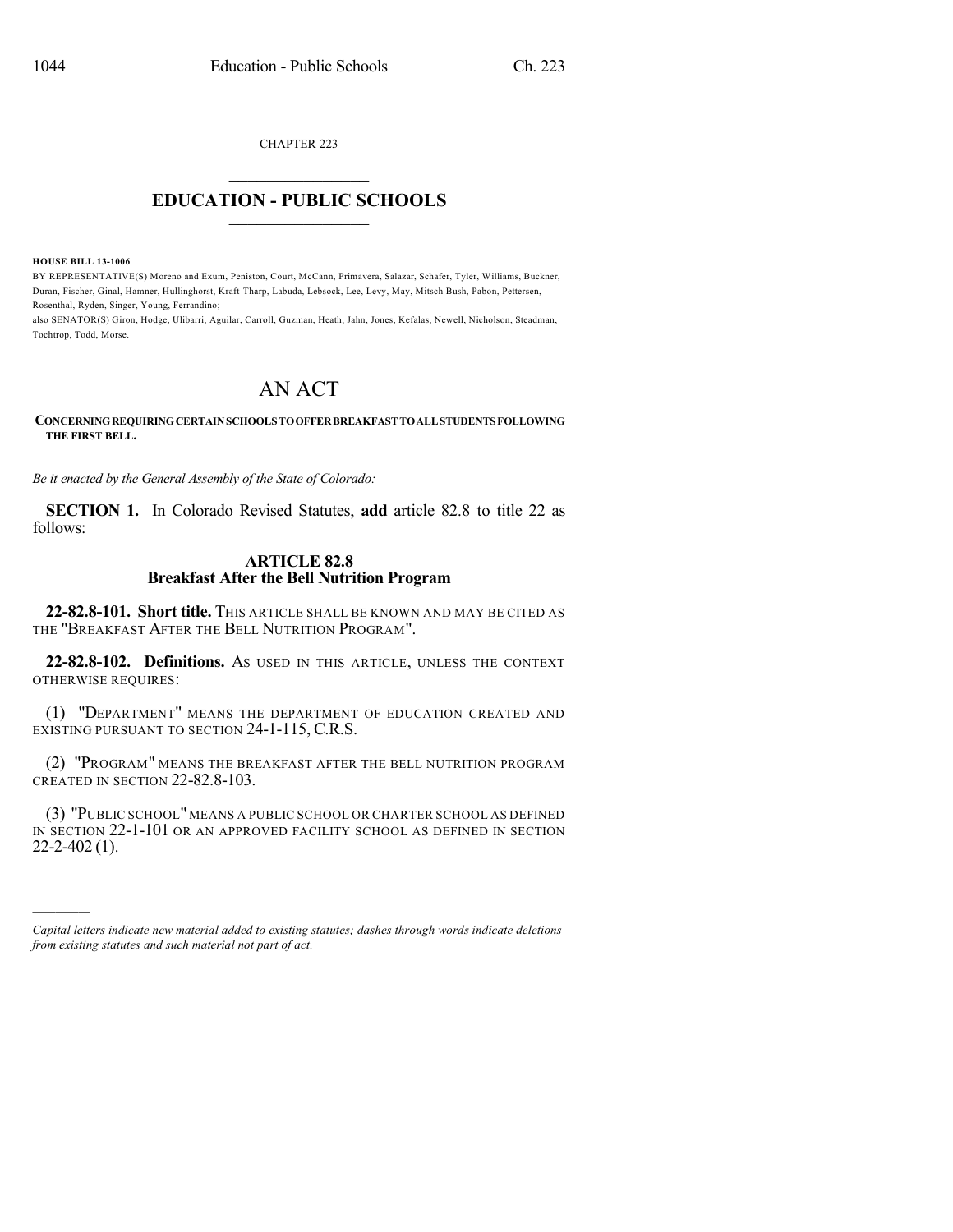(4) "SCHOOL BREAKFAST PROGRAM" MEANS THE FEDERAL "SCHOOL BREAKFAST PROGRAM" CREATED IN 42 U.S.C. SEC. 1773.

(5) "SCHOOL FOOD AUTHORITY" MEANS:

(a) A SCHOOL DISTRICT OR THE STATE CHARTER SCHOOL INSTITUTE;

(b) A CHARTER SCHOOL COLLABORATIVE FORMED PURSUANT TO SECTION 22-30.5-603;

(c) A BOARD OF COOPERATIVE SERVICES CREATED PURSUANT TO ARTICLE 5 OF THIS TITLE THAT ELECTS TO OPERATE AS A SCHOOL FOOD AUTHORITY PURSUANT TO SECTION 22-5-120; OR

(d) A DISTRICT CHARTER SCHOOL OR AN INSTITUTE CHARTER SCHOOL THAT:

(I) THE COMMISSIONER OF EDUCATION OR HIS OR HER DESIGNEE PROVISIONALLY AUTHORIZES AS A SCHOOL FOOD AUTHORITY PURSUANT TO SECTION 22-32-120 (6); OR

(II) THE DEPARTMENT AUTHORIZES AS A SCHOOL FOOD AUTHORITY PURSUANT TO SECTION 22-32-120 (5).

(6) "SCHOOL LUNCH PROGRAM"MEANS THE FEDERAL "NATIONAL SCHOOL LUNCH ACT" CREATED IN 42 U.S.C. SEC. 1751.

**22-82.8-103. Breakfast after the bell nutrition program - creation objectives - requirements - administration.** (1) THERE IS HEREBY CREATED THE BREAKFAST AFTER THE BELL NUTRITION PROGRAM. THE PURPOSE OF THE PROGRAM IS TO OFFER A FREE BREAKFAST TO EACH STUDENT ENROLLED IN A PUBLIC SCHOOL THAT HAS SEVENTY PERCENT OR MORE STUDENTS WHO ARE ELIGIBLE FOR FREE OR REDUCED-COST LUNCH UNDER THE SCHOOL LUNCH PROGRAM.

(2) THE OBJECTIVES OF THE PROGRAM ARE TO:

(a) INCREASE THE TOTAL NUMBER OF CHILDREN EATING BREAKFAST ON SCHOOL DAYS;

(b) INCREASE THE CONSUMPTION OF HIGH-NUTRITION FOODS,MAKINGBREAKFAST PROGRAMS MORE EFFECTIVE;

(c) IMPROVE ACADEMIC PERFORMANCE BY PREPARING CHILDREN TO LEARN;

(d) IMPROVE THE OVERALL HEALTH OF THE CHILDREN OF COLORADO; AND

(e) GENERATE ADDITIONAL REVENUE FOR SCHOOL NUTRITION PROGRAMS THROUGH FEDERAL AND STATE REIMBURSEMENTS.

(3)(a) BEGINNING IN THE 2014-2015 SCHOOL YEAR, EXCEPT AS PROVIDED FOR IN PARAGRAPH (d) OF THIS SUBSECTION (3) AND SUBSECTION (4) OF THIS SECTION, EACH PUBLIC SCHOOL IN THE STATE THAT HAS EIGHTY PERCENT OR MORE STUDENTS WHO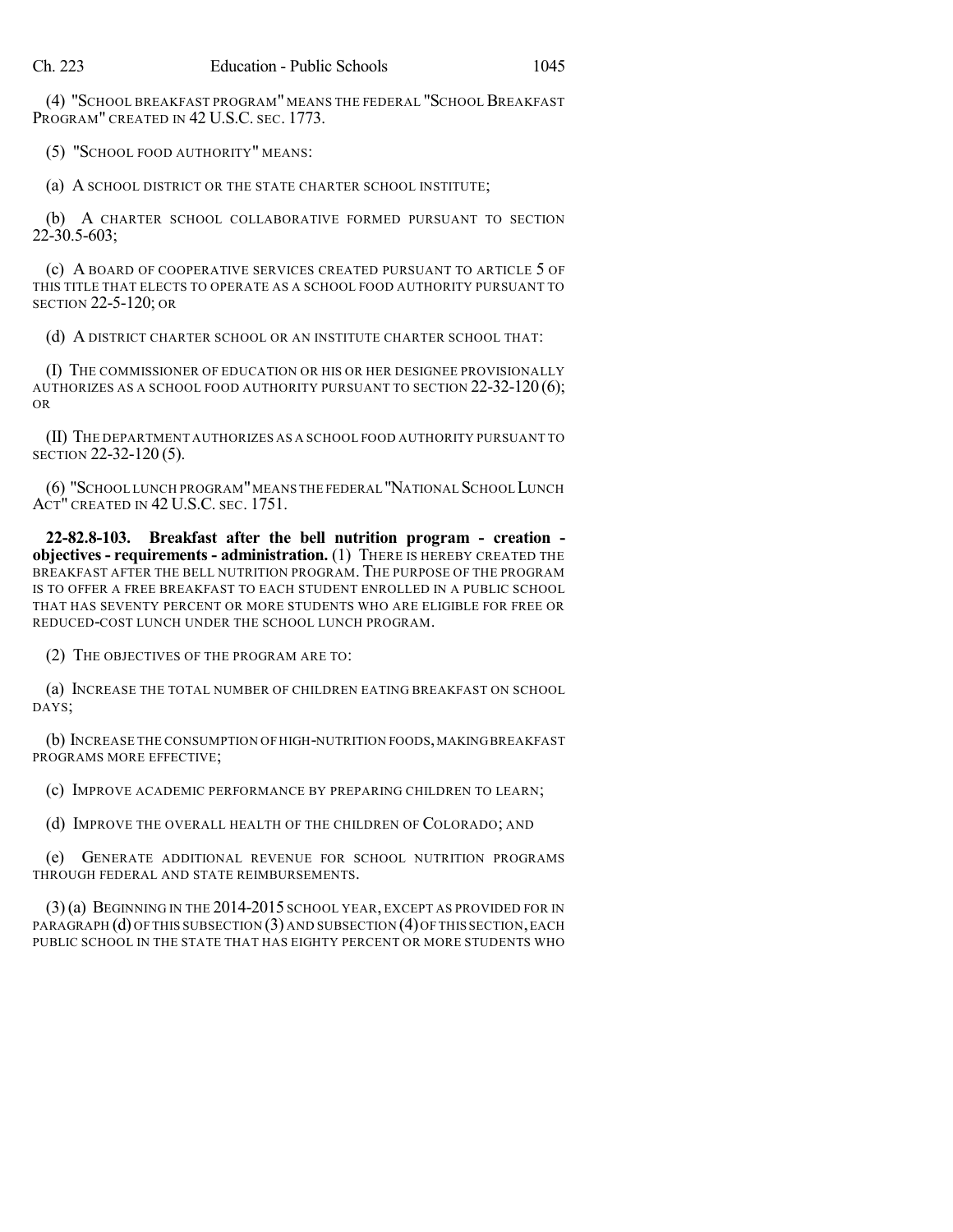ARE ELIGIBLE FOR FREE OR REDUCED-COST LUNCH UNDER THE SCHOOL LUNCH PROGRAM IN THE PRIOR SCHOOL YEAR SHALL OFFER A FREE BREAKFAST TO EACH STUDENT IN THE SCHOOL. IF A PUBLIC SCHOOL FALLS BELOW THE EIGHTY PERCENT THRESHOLD FOR TWO CONSECUTIVE YEARS, IT HAS THE OPTION TO CONTINUE PARTICIPATING IN THE PROGRAM BUT IS NOT REQUIRED TO DO SO. A PUBLIC OR CHARTER SCHOOL THAT DOES NOT PARTICIPATE IN THE SCHOOL LUNCH PROGRAM IS NOT REQUIRED TO PARTICIPATE.

(b) BEGINNING IN THE 2015-2016 SCHOOL YEAR, AND EACH YEAR THEREAFTER, EXCEPT AS PROVIDED FOR IN THIS SUBSECTION (3) AND SUBSECTION (4) OF THIS SECTION, EACH PUBLIC SCHOOL IN THE STATE THAT HAS SEVENTY PERCENT OR MORE STUDENTS WHO ARE ELIGIBLE FOR FREE OR REDUCED-COST LUNCH UNDER THE SCHOOL LUNCH PROGRAM IN THE PRIOR SCHOOL YEAR SHALL OFFER A FREE BREAKFAST TO EACH STUDENT IN THE SCHOOL. IF A PUBLIC SCHOOL FALLS BELOW THE SEVENTY PERCENT THRESHOLD FOR TWO CONSECUTIVE YEARS, IT HAS THE OPTION TO CONTINUE PARTICIPATING IN THE PROGRAM BUT IS NOT REQUIRED TO DO SO. A PUBLIC SCHOOL OR CHARTER SCHOOL THAT DOES NOT PARTICIPATE IN THE SCHOOL LUNCH PROGRAM IS NOT REQUIRED TO PARTICIPATE.

(c) EACH PUBLIC SCHOOL, SCHOOL DISTRICT, OR BOARD OF COOPERATIVE SERVICES MAY DETERMINE THE BREAKFAST SERVING MODEL THAT BEST SUITS ITS STUDENTS. SERVING MODELS MAY INCLUDE, BUT NEED NOT BE LIMITED TO, BREAKFAST IN THE CLASSROOM, GRAB AND GO BREAKFAST, OR A BREAKFAST AFTER FIRST PERIOD. THE BREAKFAST SHALL BE SERVED AT A TIME TO BE DETERMINED BY THE PUBLIC SCHOOL OR SCHOOL DISTRICT, SO LONG AS IT OCCURS AFTER THE FIRST BELL.ASCHOOL THAT HAS SEVENTY PERCENT OR MORE STUDENTS RECEIVING FREE OR REDUCED LUNCH UNDER THE SCHOOL LUNCH PROGRAM AND THAT CAN DEMONSTRATE THAT AT LEAST NINETY PERCENT OF ITS STUDENTS TAKE BUS TRANSPORTATION TO SCHOOL MAY OPT TO OFFER ITS BREAKFAST PROGRAM ON THE BUS RATHER THAN ON SCHOOL GROUNDS. SUCH A SCHOOL IS REQUIRED TO OFFER BREAKFAST AFTER THE BELL TO ANY STUDENT WHO ARRIVES LATE OR ARRIVES BY ANOTHER MODE OF TRANSPORTATION.

(d) SMALL RURAL SCHOOL DISTRICTS, AS DEFINED BY THE DEPARTMENT, THAT HAVE A STUDENT POPULATION OF FEWER THAN ONE THOUSAND ARE EXEMPT FROM THE PROGRAM BUT MAY PARTICIPATE IF OTHERWISE ELIGIBLE.

(4) IN THE EVENT THAT FEDERAL PER-MEAL REIMBURSEMENTS FOR FREE OR REDUCED SCHOOL BREAKFASTS ARE DECREASED BELOW THE 2013 LEVELS OR ELIMINATED BY CONGRESS UNDER THE "CHILD NUTRITION ACT",42U.S.C.1773(b) OR THE SCHOOL LUNCH PROGRAM, SCHOOLS THAT ARE OTHERWISE REQUIRED TO OFFER BREAKFAST PURSUANT TO THIS SECTION ARE EXEMPT FROM THE PROGRAM.

(5) ASCHOOL THAT HAS SEVENTY PERCENT OR MORE STUDENTS RECEIVING FREE OR REDUCED LUNCH UNDER THE SCHOOL LUNCH PROGRAM AND THAT HAS A STATE-LICENSED BEFORE-SCHOOL CARE PROGRAM MAY OPT TO OFFER ITS BREAKFAST PROGRAM DURING THE BEFORE-SCHOOL CARE PROGRAM TO THOSE STUDENTS ENROLLED IN SUCH PROGRAM RATHER THAN AFTER THE BELL. THE SCHOOL MUST OFFER BREAKFAST AFTER THE BELL TO ANY STUDENT WHO DOES NOT PARTICIPATE IN THE BEFORE-SCHOOL CARE PROGRAM.